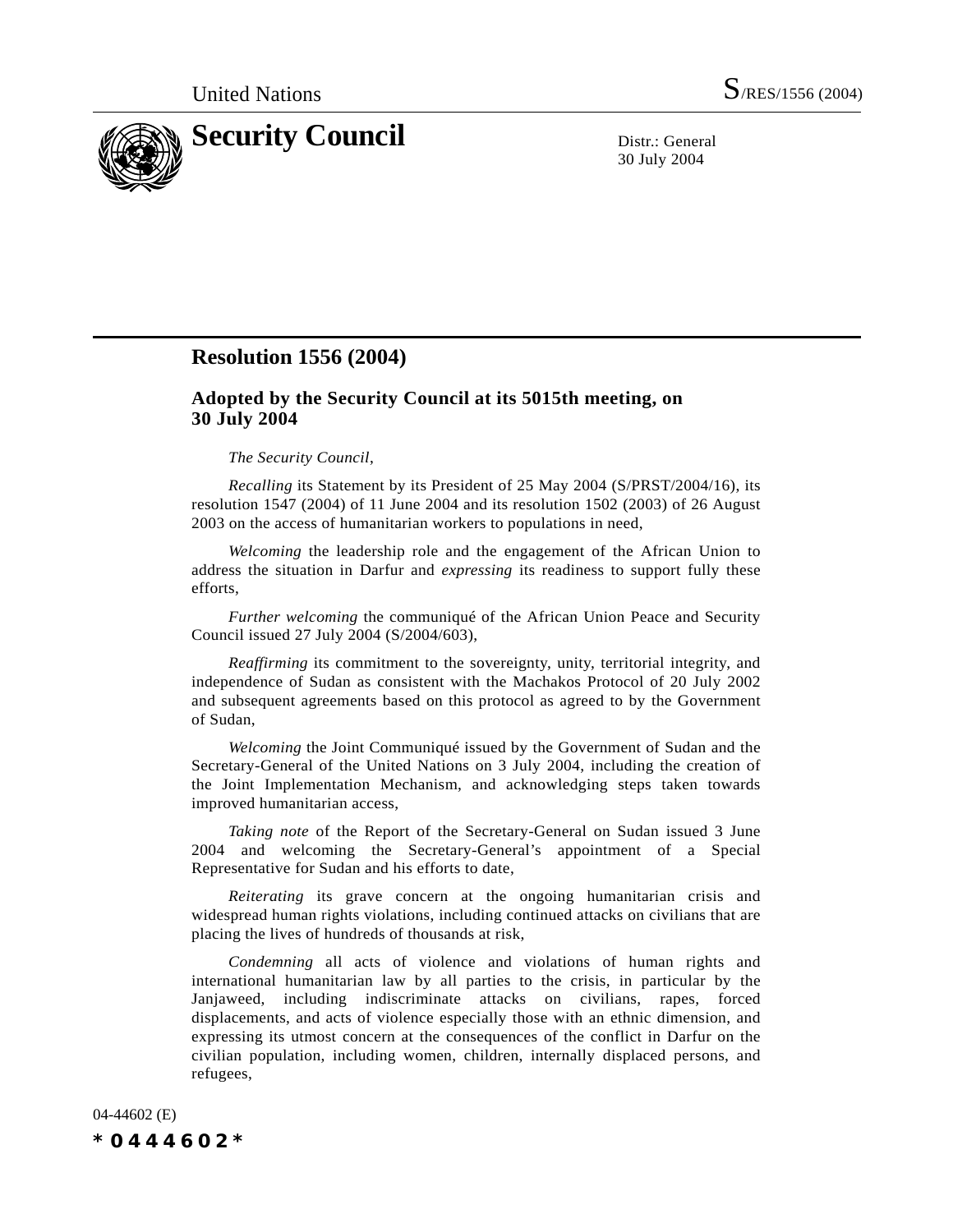*Recalling* in this regard that the Government of Sudan bears the primary responsibility to respect human rights while maintaining law and order and protecting its population within its territory and that all parties are obliged to respect international humanitarian law,

*Urging* all the parties to take the necessary steps to prevent and put an end to violations of human rights and international humanitarian law and underlining that there will be no impunity for violators,

*Welcoming* the commitment by the Government of Sudan to investigate the atrocities and prosecute those responsible,

*Emphasizing* the commitment of the Government of Sudan to mobilize the armed forces of Sudan immediately to disarm the Janjaweed militias,

*Recalling* also in this regard its resolutions 1325 (2000) of 31 October 2000 on women, peace and security, 1379 (2001) of 20 November 2001, 1460 (2003) of 30 January 2003, and 1539 (2004) of 22 April 2004 on children in armed conflict, and 1265 (1999) of 17 September 1999 and 1296 (2000) of 19 April 2000 on the protection of civilians in armed conflict,

*Expressing* concern at reports of violations of the Ceasefire Agreement signed in N'Djamena on 8 April 2004, and reiterating that all parties to the ceasefire must comply with all of the terms contained therein,

*Welcoming* the donor consultation held in Geneva in June 2004 as well as subsequent briefings highlighting urgent humanitarian needs in Sudan and Chad and reminding donors of the need to fulfil commitments that have been made,

*Recalling* that over one million people are in need of urgent humanitarian assistance, that with the onset of the rainy season the provision of assistance has become increasingly difficult, and that without urgent action to address the security, access, logistics, capacity and funding requirements the lives of hundreds of thousands of people will be at risk,

*Expressing* its determination to do everything possible to halt a humanitarian catastrophe, including by taking further action if required,

*Welcoming* the ongoing international diplomatic efforts to address the situation in Darfur,

*Stressing* that any return of refugees and displaced persons to their homes must take place voluntarily with adequate assistance and with sufficient security,

*Noting with grave concern* that up to 200,000 refugees have fled to the neighbouring State of Chad, which constitutes a serious burden upon that country, and expressing grave concern at reported cross-border incursions by Janjaweed militias of the Darfur region of Sudan into Chad and also taking note of the agreement between the Government of Sudan and Chad to establish a joint mechanism to secure the borders,

*Determining* that the situation in Sudan constitutes a threat to international peace and security and to stability in the region,

*Acting* under Chapter VII of the Charter of the United Nations,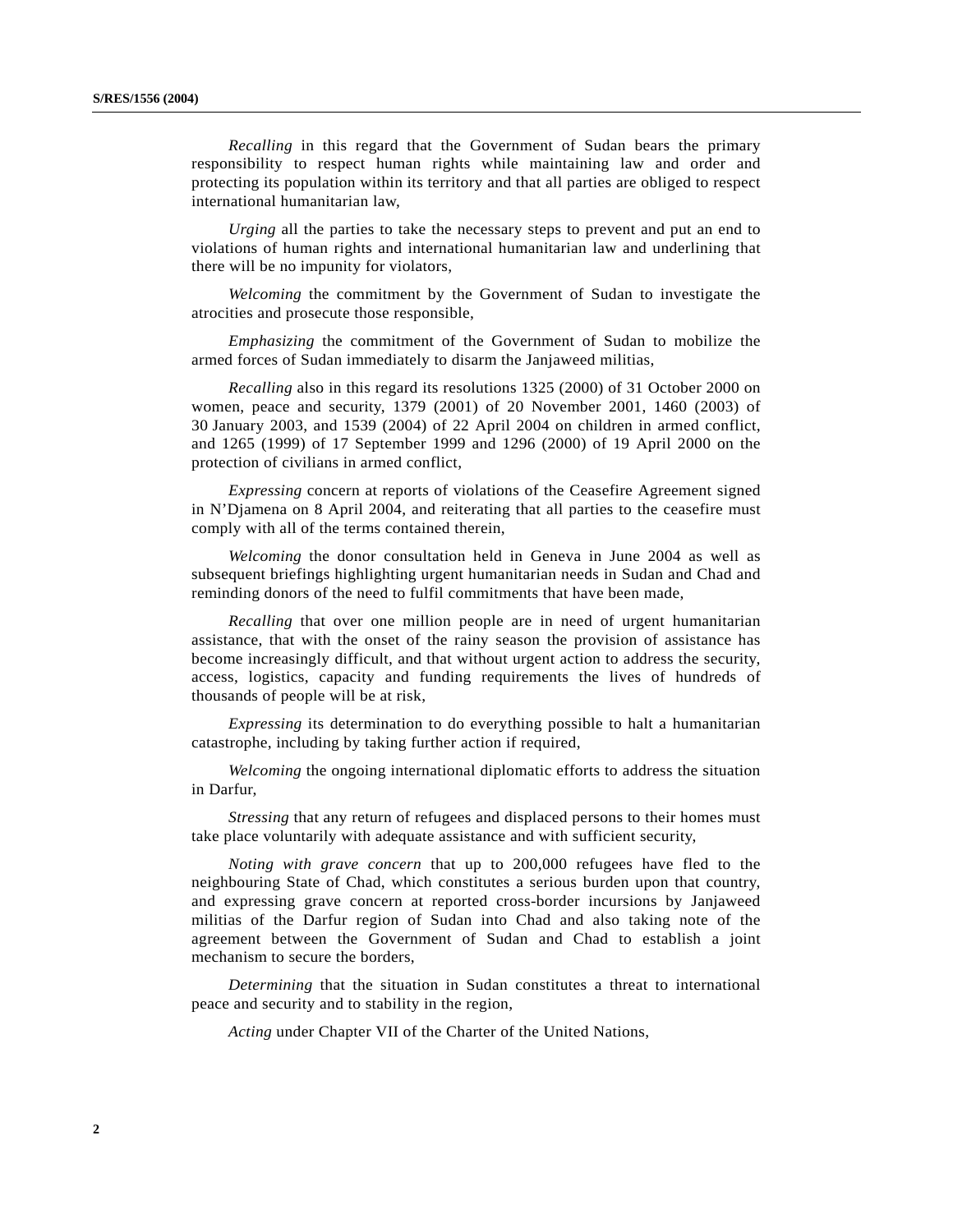1. *Calls on* the Government of Sudan to fulfil immediately all of the commitments it made in the 3 July 2004 Communiqué, including particularly by facilitating international relief for the humanitarian disaster by means of a moratorium on all restrictions that might hinder the provision of humanitarian assistance and access to the affected populations, by advancing independent investigation in cooperation with the United Nations of violations of human rights and international humanitarian law, by the establishment of credible security conditions for the protection of the civilian population and humanitarian actors, and by the resumption of political talks with dissident groups from the Darfur region, specifically the Justice and Equality Movement (JEM) and the Sudan Liberation Movement and Sudan Liberation Army (SLM/A) on Darfur;

2. *Endorses* the deployment of international monitors, including the protection force envisioned by the African Union, to the Darfur region of Sudan under the leadership of the African Union and *urges* the international community to continue to support these efforts, *welcomes* the progress made in deploying monitors, including the offers to provide forces by members of the African Union, and *stresses* the need for the Government of Sudan and all involved parties to facilitate the work of the monitors in accordance with the N'Djamena ceasefire agreement and with the Addis Ababa agreement of 28 May 2004 on the modalities of establishing an observer mission to monitor the ceasefire;

3. *Urges* member states to reinforce the international monitoring team, led by the African Union, including the protection force, by providing personnel and other assistance including financing, supplies, transport, vehicles, command support, communications and headquarters support as needed for the monitoring operation, and *welcomes* the contributions already made by the European Union and the United States to support the African Union led operation;

4. *Welcomes* the work done by the High Commissioner for Human Rights to send human rights observers to Sudan and *calls upon* the Government of Sudan to cooperate with the High Commissioner in the deployment of those observers;

5. *Urges* the parties to the N'Djamena Ceasefire Agreement of 8 April 2004 to conclude a political agreement without delay, notes with regret the failure of senior rebel leaders to participate in the 15 July talks in Addis Ababa, Ethiopia as unhelpful to the process and calls for renewed talks under the sponsorship of the African Union, and its chief mediator Hamid Algabid, to reach a political solution to the tensions in Darfur and *strongly urges* rebel groups to respect the ceasefire, end the violence immediately, engage in peace talks without preconditions, and act in a positive and constructive manner to resolve the conflict;

6. *Demands* that the Government of Sudan fulfil its commitments to disarm the Janjaweed militias and apprehend and bring to justice Janjaweed leaders and their associates who have incited and carried out human rights and international humanitarian law violations and other atrocities, and *further requests* the Secretary-General to report in 30 days, and monthly thereafter, to the Council on the progress or lack thereof by the Government of Sudan on this matter and *expresses its intention* to consider further actions, including measures as provided for in Article 41 of the Charter of the United Nations on the Government of Sudan, in the event of non-compliance;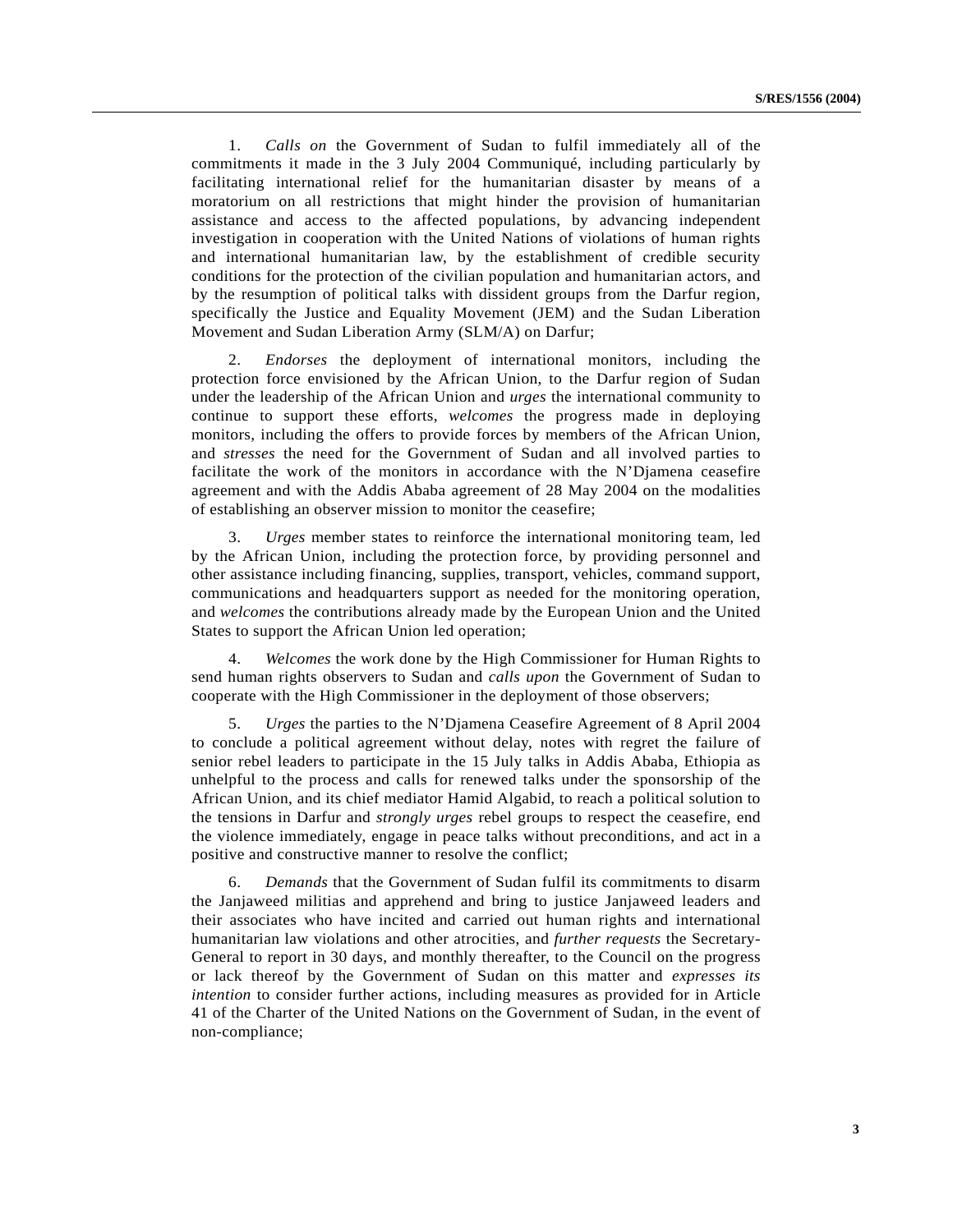7. *Decides* that all states shall take the necessary measures to prevent the sale or supply, to all non-governmental entities and individuals, including the Janjaweed, operating in the states of North Darfur, South Darfur and West Darfur, by their nationals or from their territories or using their flag vessels or aircraft, of arms and related materiel of all types, including weapons and ammunition, military vehicles and equipment, paramilitary equipment, and spare parts for the aforementioned, whether or not originating in their territories;

8. *Decides* that all states shall take the necessary measures to prevent any provision to the non-governmental entities and individuals identified in paragraph 7 operating in the states of North Darfur, South Darfur and West Darfur by their nationals or from their territories of technical training or assistance related to the provision, manufacture, maintenance or use of the items listed in paragraph 7 above;

9. *Decides* that the measures imposed by paragraphs 7 and 8 above shall not apply to:

- supplies and related technical training and assistance to monitoring, verification or peace support operations, including such operations led by regional organizations, that are authorized by the United Nations or are operating with the consent of the relevant parties;
- supplies of non-lethal military equipment intended solely for humanitarian, human rights monitoring or protective use, and related technical training and assistance; and
- supplies of protective clothing, including flak jackets and military helmets, for the personal use of United Nations personnel, human rights monitors, representatives of the media and humanitarian and development workers and associated personnel;

10. *Expresses* its intention to consider the modification or termination of the measures imposed under paragraphs 7 and 8 when it determines that the Government of Sudan has fulfilled its commitments described in paragraph 6;

11. *Reiterates* its support for the Naivasha agreement signed by the Government of Sudan and the Sudan People's Liberation Movement, and *looks forward to* effective implementation of the agreement and a peaceful, unified Sudan working in harmony with all other States for the development of Sudan, and *calls on* the international community to be prepared for constant engagement including necessary funding in support of peace and economic development in Sudan;

12. *Urges* the international community to make available much needed assistance to mitigate the humanitarian catastrophe now unfolding in the Darfur region and calls upon member states to honour pledges that have been made against needs in Darfur and Chad and underscoring the need to contribute generously towards fulfilling the unmet portion of the United Nations consolidated appeals;

13. *Requests* the Secretary-General to activate inter-agency humanitarian mechanisms to consider what additional measures may be needed to avoid a humanitarian catastrophe and to report regularly to the Council on progress made;

14. *Encourages* the Secretary-General's Special Representative for Sudan and the independent expert of the Commission on Human Rights to work closely